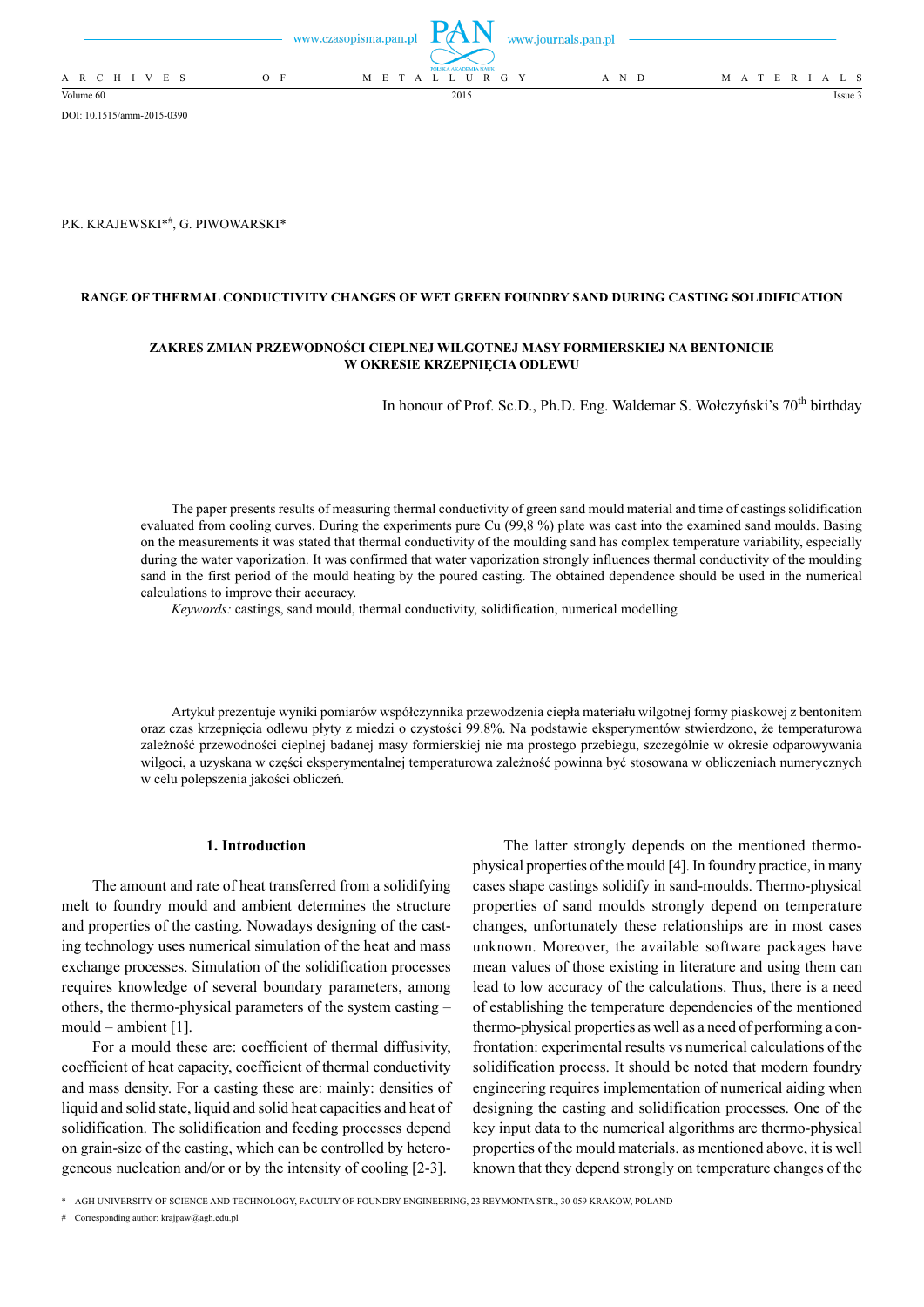www.czasopisma.pan.pl



# 2392

sand which take place during casting, pouring and solidification. Moisture, its vaporization, transport inside the mould and condensation strongly influence thermal conductivity. That is why measurements of wet sand are required. Many different methods of measurements of the thermo-physical properties are available in literature, e.g. [5-24] and their describing is beyond scope of this paper.

However, the only method suitable to perform investigation in real casting conditions is the so called *Casting Method*, previously described in detail in [1, 4, 25-27]. The other commonly used methods, e.g. Hot-Disk or Laser Flash Analysis, require special preparation of the samples whose state during the experiment is far from the state of the real mould.

### **2. Experimental**

In this experiment pure Cu plate was cast into wet greensand mould. During the experiment temperature field of the mould as well as cooling curve of the solidifying casting were registered. The details of the experiment are shown in Figure 1 and are already described in detail in [1,4,25-27].

The sand mould with mounted thermocouples is shown in Figure 2 while Figure 3 shows temperature field of the examined system. The material properties of the casting – mould system used during calculations are collected in Table 1. The measured time of solidification was confronted with the one calculated from the analytical formula (1), [24-25]:

$$
\sqrt{\tau_{\text{SOL}}} = \frac{\sqrt{\pi} M_{\text{C}}}{2F_{\text{C}} b_{\text{M}} (T_{\text{CRYST}} - T_{\text{Amb}})} \Big( L_{\text{C}} + C_{\text{C}}^{\text{liq}} \Delta T_{\text{OH}} \Big) \tag{1}
$$

 $M_{\rm C}$  and  $F_{\rm C}$  – mass and cooling surface of casting;  $b_{\rm M}$  – coefficient of heat accumulation of mould material is given by the mould thermal conductivity  $\lambda_M$ , heat capacity  $C_M$  and density  $\rho_M$ :

$$
b_{\rm M} = \sqrt{\lambda_{\rm M} C_{\rm M} \rho_{\rm M}}
$$
 (2)



Fig. 1. Scheme of measuring system. Thermocouples location:  $T_{CC}$  – centre of the casting;  $T_{\text{Surf}}$  – surface of sand mould;  $T(x,t)$  – thermocouples located in different distances from the surface;  $T_{\text{Amb}}$  – mould temperature unchanged during the solidification of casting (ambient temperature for the casting)



**Fig. 2.** The experimental mould before pouring. Visible thermocouples mounted in the mould cavity and in the mould body

Combining relationships:

$$
b = \sqrt{\lambda C \rho} \qquad a = \frac{\lambda}{\rho C} \tag{3}
$$

one can easily calculate required coefficients as follows:

$$
\lambda_{\rm M} = b_{\rm M} \sqrt{a_{\rm M}} \qquad C_M = \frac{b_{\rm M}}{\rho_{\rm M} \sqrt{a_{\rm M}}} \tag{4}
$$

where:  $a_M$  – heat diffusivity coefficient of the mould material.

TABLE 1

Thermo-physical properties and geometrical dimensions of the Cu casting (purity 99,8% Cu) and density of the mould used during the calculations

| <b>Property – Symbol [Unit]</b>                                                                 | Value                       |  |  |  |
|-------------------------------------------------------------------------------------------------|-----------------------------|--|--|--|
| Liquid Cu density $-\rho_{LC}$ [kg/m <sup>3</sup> ]                                             | 8300                        |  |  |  |
| Solid Cu density $-\rho_{SC}$ [kg/m3]                                                           | 8900                        |  |  |  |
| Cu heat capacity in liquid state near temperature<br>of melting $C_{\rm C}^{\rm liq}$ [J/(kgK)] | 540                         |  |  |  |
| Cu latent heat of fusion $-L_C / J/kg$                                                          | 205000                      |  |  |  |
| Melt overheating $-\Delta T_{\text{OH}}/K$                                                      | 20                          |  |  |  |
| Measured mean temperature of casting<br>crystallization – $T_{CRVST}$ [°C]                      | 1081.1                      |  |  |  |
| Dimensions of plate-shape casting [mm]                                                          | $162 \times 162 \times 158$ |  |  |  |
| Measured density of sand mould $-\rho_M$ [kg/m <sup>3</sup> ]                                   | 1552.6                      |  |  |  |
| Initial mould temperature $T_{\text{Amb}}$ [°C]                                                 | 19.8                        |  |  |  |
| Measured in experiment time of solidification -<br>$\tau$ sol [s]                               | 116.4                       |  |  |  |

The  $a_M$  heat diffusivity coefficient can be determined from the registered temperature field of the mould described by error function [4,25]:

$$
\frac{T_{x,\tau} - T_{\text{Surf}}}{T_{\text{Amb}} - T_{\text{Surf}}} = erf(u); \quad \text{where:} \quad u = \frac{x}{2\sqrt{a_M \tau}} \tag{5}
$$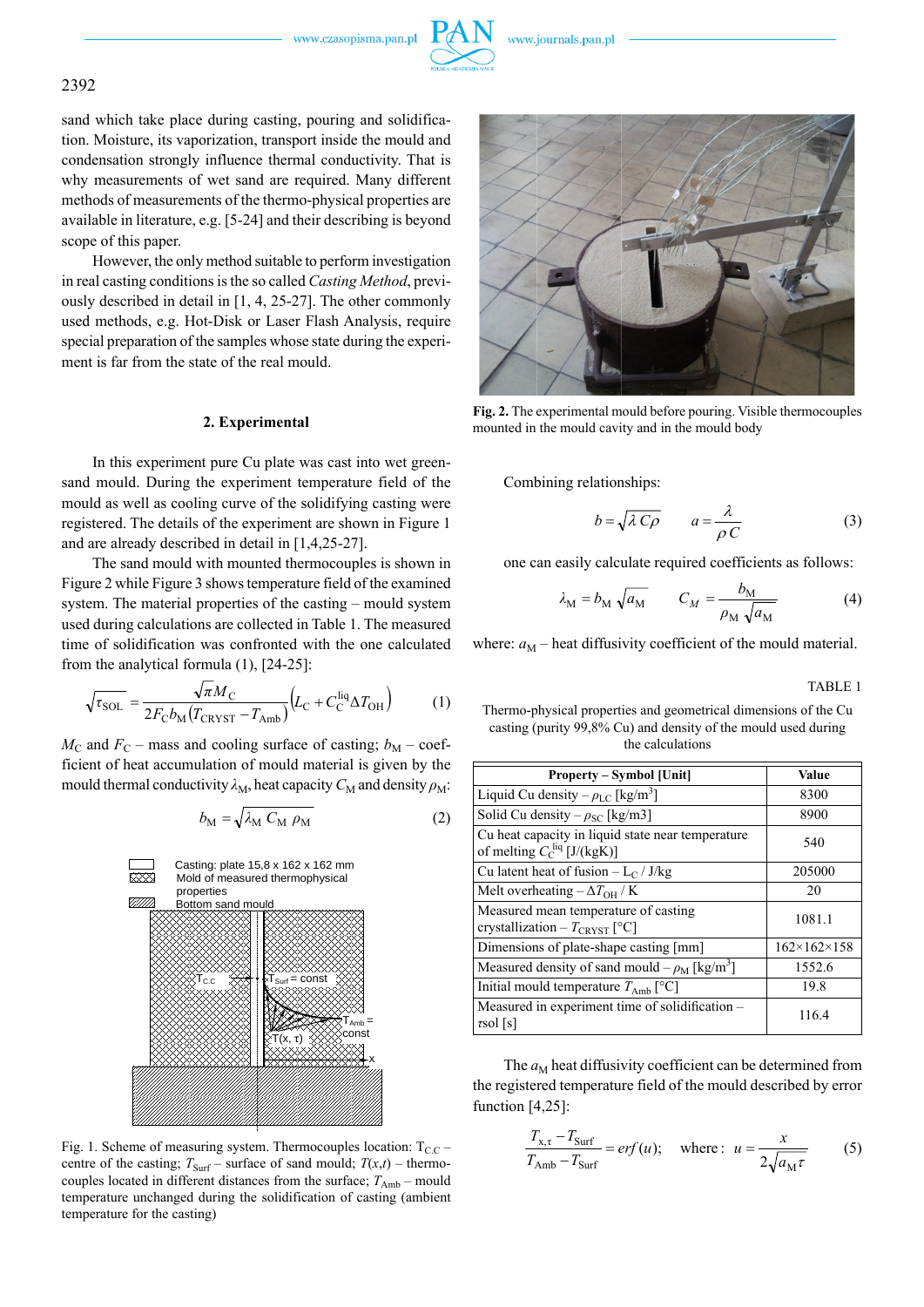# **3. Results and Discussion**

The temperature dependence of the investigated greensand thermal diffusivity is shown in Figure 4. From Fig. 4 it can be seen that the coefficient of thermal diffusivity changes significantly its value around 100°C; this is connected with water vaporization. The thermal conductivity coefficient conductivity takes value from the range  $\sim$ 14-0.7 W/(mK) during the first period of the mould heating by the solidifying casting – Fig. 5. During this period also water evaporation and vapour transport from the mould surface-layer to the mould body takes place. Then its value stabilizes and linearly decreases to about 0.5-0.7 W/(mK).



Fig. 3. Temperature field in the examined system casting-mould



Fig. 4. The relationships: thermal diffusivity vs. temperature obtained for the examined sand in the *Casting Method* experiment



Fig. 5. The relationships: thermal conductivity vs. time of solidification obtained in the *Casting Method* experiment for the examined wet green sand

The temperature dependence of the examined sand thermal conductivity is shown in Fig. 6 and under higher magnification in Fig. 7. Again, as for the thermal diffusivity, the thermal conductivity drops around temperatures of water vaporization. From Fig. 7 it is also seen that moisture transport through the surface layers increases value of thermal conductivity (compare curves for  $x = 4$  mm and  $x = 6$  mm). Then values of thermal conductivity stabilize, however above 400-500°C again increase due to inter-granular radiation, which takes place mainly in the surface layers of the mould.

It should be also noted that thermal conductivity mean values of different mould parts are also different as it is shown in Fig. 7.

The observed differences depend, among others, on initial moisture content as well as on the rate of moisture transport connected with melt casting temperature.



Fig. 6. The relationships: thermal conductivity vs. temperature obtained for the examined sand in the *Casting Method* experiment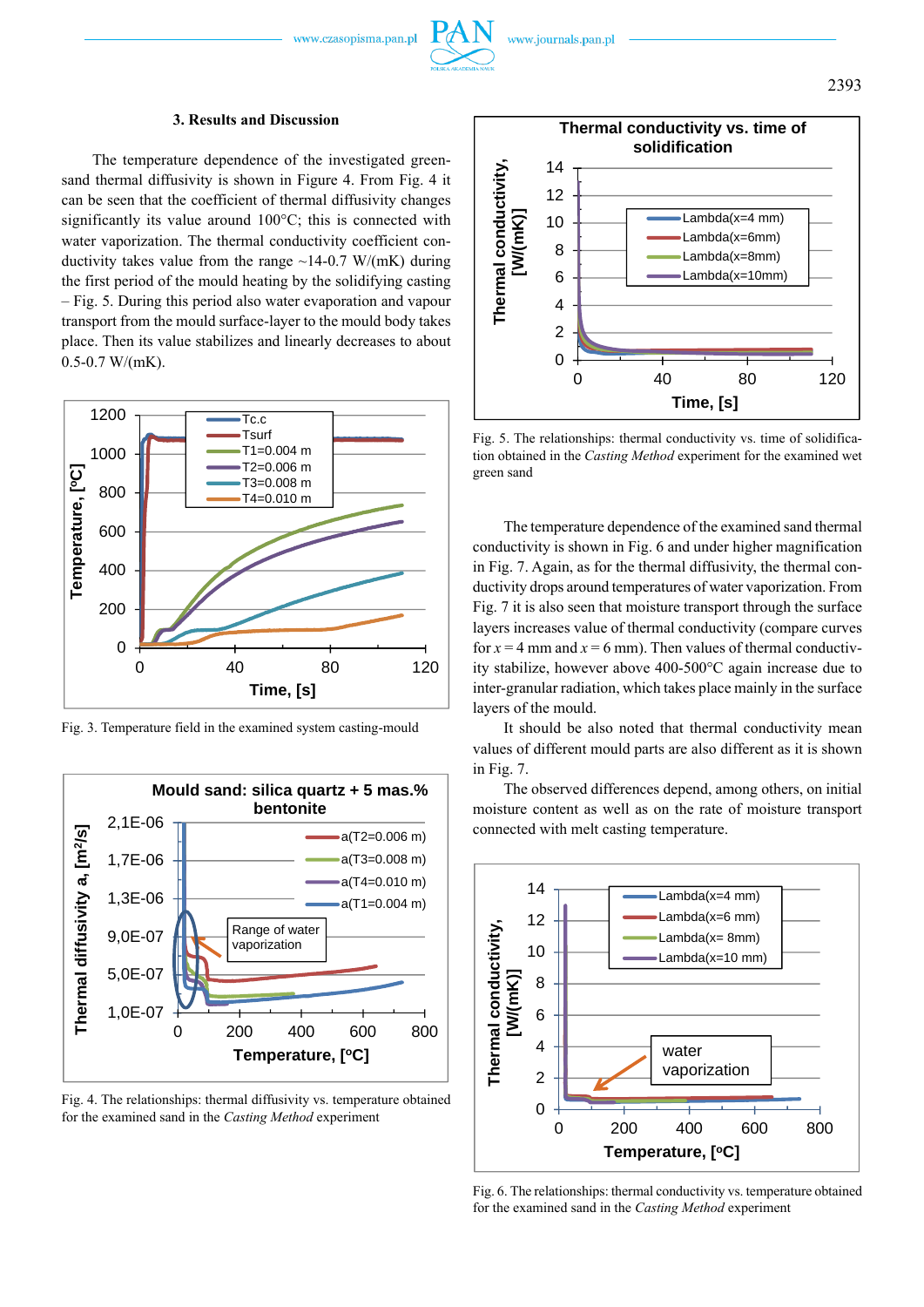www.czasopisma.pan.pl





Fig. 7. The relationships: thermal conductivity vs. temperature obtained for the examined sand in the *Casting Method* experiment

## **4. Conclusions**

Basing on the presented results the following conclusions can be drawn:

The *Casting Method* (CM) allows obtaining temperature dependence of the thermo-physical properties.

The CM is performed in real conditions of the poured sand mould, i.e. in contact with molten metal, under hydrostatic pressure of the molten metal during initial period of the metal cooling as well as in condition of the water evaporation from the wet mould.



Fig. 8. Mean values of mould thermal conductivity in different distances from mould surface during casting solidification

Using mean values of the sand thermal conductivity in numerical simulations / calculations can lead to very high inaccuracy. As discussed in [25] time of solidification for different mean values of the sand thermal conductivity may be 10-40% different than the real one – Table 2.

Basing on mentioned results it should be concluded that only real temperature dependencies of sand thermo-physical properties, especially the thermal conductivity coefficient, should be implemented to the mathematical algorithms to ensure high accuracy of the numerical calculations.

Finally, it should be concluded that only the developed *Casting Method* can ensure data of high accuracy required in the numerical simulations and calculations.

#### TABLE 2

| Time of solidification $\tau_{sol}$ by Nova Flow & Solid for different values |  |
|-------------------------------------------------------------------------------|--|
| of the mould mean $\lambda_M$ thermal conductivity coefficient [25]           |  |

| $\lambda_{\rm M}$ / W/mK | $\tau_{\rm sol}$ / s | $\tau_{sol}$ / s | Error / $\%$ |  |  |
|--------------------------|----------------------|------------------|--------------|--|--|
|                          | NovaFlow             | Experiment       |              |  |  |
| 0.5                      | 260.2                |                  | 39.9         |  |  |
| 0.6                      | 228.9                |                  | 23.1         |  |  |
| 0.7                      | 202.3                | 186.0            | 8.8          |  |  |
| 0.8                      | 180.3                |                  | $-3.1$       |  |  |
| 09                       | 162.7                |                  | $-12.5$      |  |  |

#### **Acknowledgements**

The authors are grateful to the NCN – Polish Science National Centre for financial support under grant Preludium 5 No. UMO-2013/09/N/ST8/00256. The cordial thanks are addressed to Professor Waldemar Wołczyński for invaluable remarks and discussion on heat and mass transfer.

### **REFERENCES**

- [1] P.K. Krajewski, J.S. Suchy, G. Piwowarski, W.K. Krajewski, Thermo-physical properties vs. temperature of selected foundry sands, Proceedings of the 71<sup>st</sup> World Foundry Congress "Advanced" Sustainable Foundry", 21-24 May 2014, Bilbao, Spain (on USB Memory Flash).
- [2] W.K. Krajewski, A.L. Greer, Materials Science Forum **508**, 281- 286 (2006).
- [3] W.K. Krajewski, Materials Science Forum **508**, 615-620 (2006).
- [4] P.K. Krajewski, G. Piwowarski, W.K. Krajewski, Materials Science Forum 790-79, 1452-457 (2014).
- [5] Z. Ignaszak, Właściwości termofizyczne materiałów formy w aspekcie sterowania procesem krzepnięcia odlewów. Monografia, Wydawnictwo Politechniki Poznańskiej, Poznań 1989.
- [6] Z. Ignaszak, L. Graczyk, P. Popielarski, Archives of Foundry **6**, 216-223 (2006) .
- [7] S. Neves, W. Schäfer, P. N. Hansen, International Journal of Thermophysics **23**, 5, 1391-1399, September 2002.
- [8] Y. Jannot, A. Degiovanni, G. Payet, International Journal of Heat and Mass Transfer **52**, 1105-1111 (2009).
- [9] Y. He, Thermochimica Acta 436 (2005) 122-129.